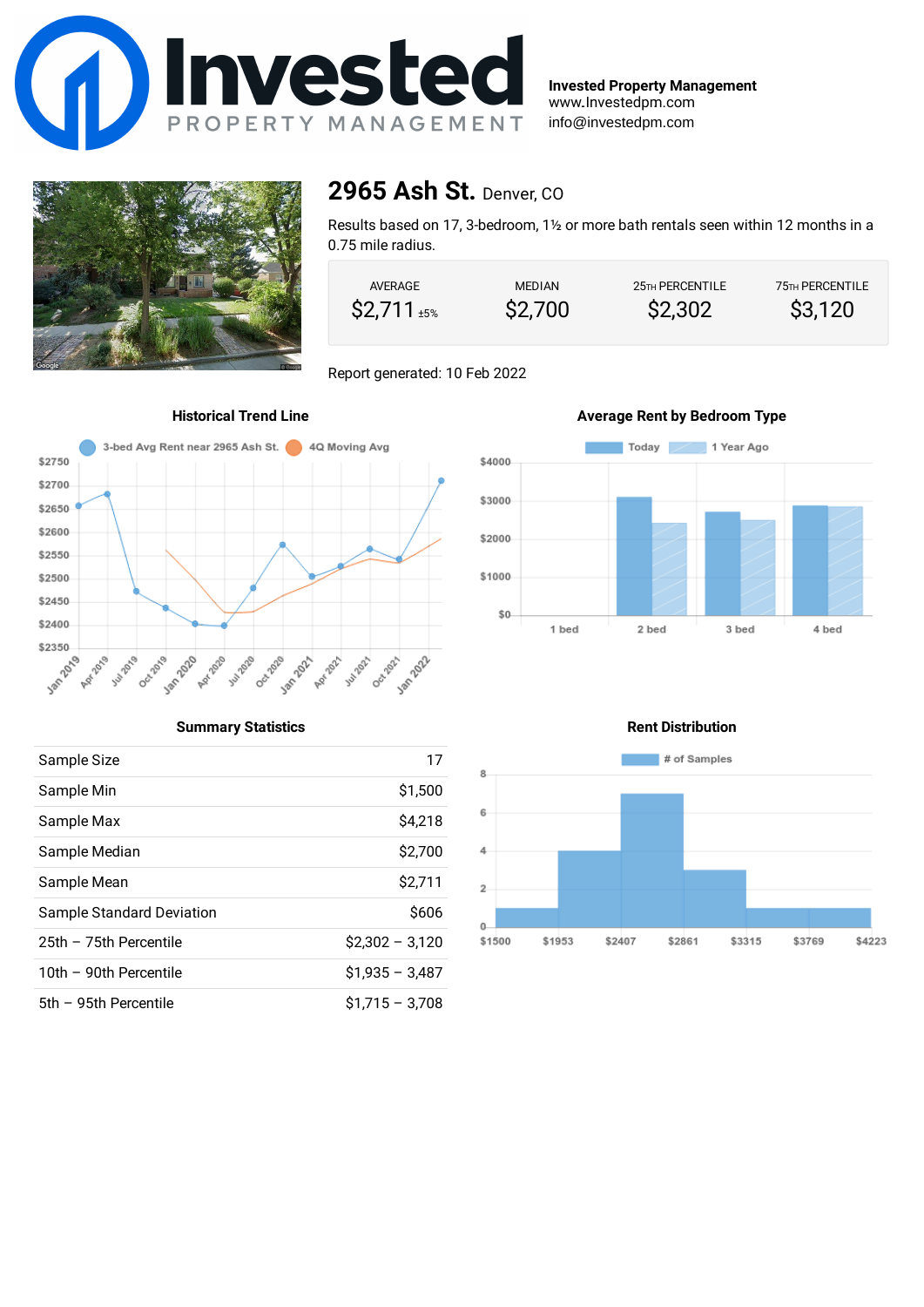## **Sample of Listings Used**



| <b>Address</b>                       | <b>Distance</b> | Rent | <b>Size</b> | $$/ft^2$$                                                                       |  | <b>Beds Baths Bldg Type</b> | <b>Last Seen</b> |
|--------------------------------------|-----------------|------|-------------|---------------------------------------------------------------------------------|--|-----------------------------|------------------|
| 2879 Ash St., Denver, CO 80207       | $0.15$ mi       |      |             | \$3,500 2,000 ft <sup>2</sup> \$1.75/ft <sup>2</sup> 3 bed                      |  | 2.0ba House                 | Feb 2021         |
| 3901 Haddon Rd, Denver, CO 80205     |                 |      |             | 0.42 mi $\frac{65}{7}$ , 1, 572 ft <sup>2</sup> \$3.29/ft <sup>2</sup> 3 bed    |  | 2.0ba House                 | Oct 2021         |
| 2845 Garfield St, Denver, CO 80205   |                 |      |             | 0.45mi \$2,550 1,800 ft <sup>2</sup> \$1.42/ft <sup>2</sup> 3 bed               |  | 2.0ba House                 | Oct 2021         |
| 2621 Cherry St, Denver, CO 80207     |                 |      |             | 0.5 mi \$2,100 2,000 ft <sup>2</sup> \$1.05/ft <sup>2</sup> 3 bed               |  | 1.5ba House                 | Feb 2021         |
| 2623 Cherry St, Denver, CO 80207     |                 |      |             | 0.5 mi \$2,597 2,000 ft <sup>2</sup> \$1.30/ft <sup>2</sup> 3 bed               |  | 1.5ba House                 | Jul 2021         |
| 2623 Cherry St, Denver, CO 80207     |                 |      |             | 0.5 mi \$2,397 2,000 ft <sup>2</sup> \$1.20/ft <sup>2</sup> 3 bed               |  | 2.0ba Apartment             | Oct 2021         |
| 3032 Wilson, CT #2, Denver, CO 80205 |                 |      |             | 0.51 mi \$2,850 1,586 ft <sup>2</sup> \$1.80/ft <sup>2</sup> 3 bed              |  | 3.0ba Townhouse             | Jan 2022         |
| 4106 E 35th Ave, Denver, CO 80207    |                 |      |             | 0.53 mi \$2,740 1,500 ft <sup>2</sup> \$1.83/ft <sup>2</sup> 3 bed              |  | 2.5ba Condo                 | Jan 2022         |
| 4106 E 35th Ave, Denver, CO 80207    |                 |      |             | 0.53 mi \$2,740 1,500 ft <sup>2</sup> \$1.83/ft <sup>2</sup> 3 bed              |  | 3.0ba Condo                 | Jan 2022         |
| 3310 Dexter St, Denver, CO 80207     |                 |      |             | $0.54 \,\mathrm{mi}$ \$2,700 1,100 ft <sup>2</sup> \$2.45/ft <sup>2</sup> 3 bed |  | 2.0ba House                 | Jun 2021         |
| 3036 Wilson, CT, Denver, CO 80205    |                 |      |             | 0.54 mi \$3,000 1,636 ft <sup>2</sup> \$1.83/ft <sup>2</sup> 3 bed              |  | 3.0ba Condo                 | <b>Jul 2021</b>  |
| 2885 Eudora St, Denver, CO 80207     |                 |      |             | 0.56 mi $$2,495$ 1,900 ft <sup>2</sup> \$1.31/ft <sup>2</sup> 3 bed             |  | 2.0ba House                 | Oct 2021         |
| 3001 Wilson, CT, Denver, CO 80205    |                 |      |             | 0.59 mi \$4,218 1,538 ft <sup>2</sup> \$2.74/ft <sup>2</sup> 3 bed              |  | 2.0ba House                 | Dec 2021         |
| 3415 E 29th Ave, Denver, CO 80205    |                 |      |             | 0.6 mi \$2,900 1,900 ft <sup>2</sup> \$1.53/ft <sup>2</sup> 3 bed               |  | 3.0ba House                 | Apr 2021         |
| 2634 Dahlia St, Denver, CO 80207     | 0.62 mi         |      |             | \$1,500 2,208 ft <sup>2</sup> \$0.68/ft <sup>2</sup> 3 bed                      |  | 2.0ba House                 | Nov 2021         |
| 2845 Elm St, Denver, CO 80207        | 0.64 mi         |      |             | $$2,400$ 2,072 ft <sup>2</sup> $$1.16$ /ft <sup>2</sup> 3 bed                   |  | 2.0ba House                 | Feb 2021         |
| 3334 Cook St, Denver, CO 80205       | 0.71 mi         |      |             | $$2,100$ 1,400 ft <sup>2</sup> $$1.50$ /ft <sup>2</sup> 3 bed                   |  | 2.0ba Apartment             | Oct 2021         |
| 2676 Elm St, Denver, CO 80207        |                 |      |             | 0.73 mi \$3,295 2,746 ft <sup>2</sup> \$1.20/ft <sup>2</sup> 3 bed              |  | 2.0ba House                 | Oct 2021         |

*This price appears to be an [outlier](https://en.wikipedia.org/wiki/Outlier) and was excluded* \*